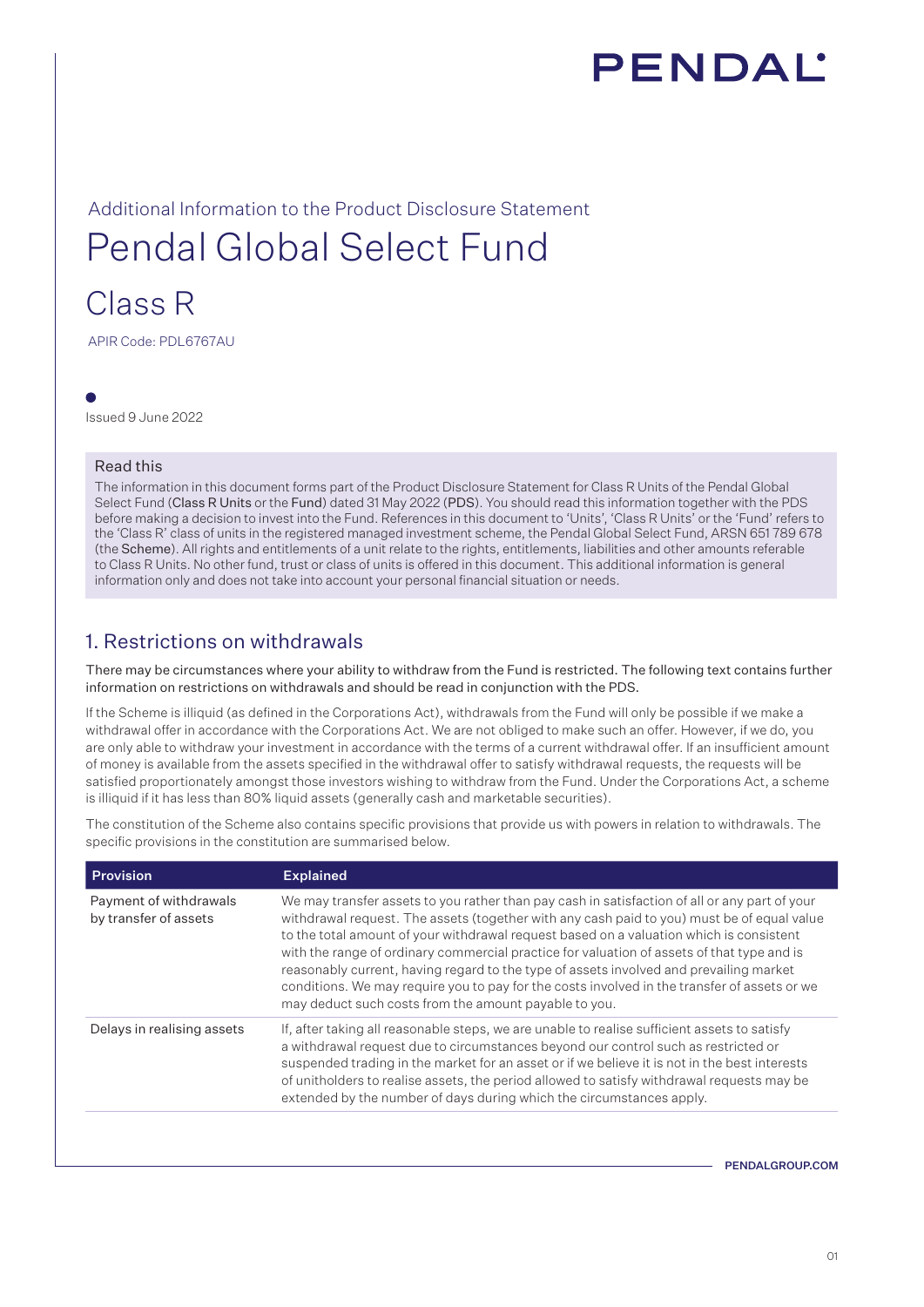| Spreading of withdrawals  | We may also spread withdrawal requests over up to 10 business days where we receive<br>withdrawal requests on any day for 10% or more of the units of the Scheme on issue, or a<br>single unitholder on any day makes one or more withdrawal requests for 5% or more of the<br>units of the Scheme on issue.                                                                                                                                                                                                                                                                                                                                                                                                                                                                                                                                                                                                                                                                           |
|---------------------------|----------------------------------------------------------------------------------------------------------------------------------------------------------------------------------------------------------------------------------------------------------------------------------------------------------------------------------------------------------------------------------------------------------------------------------------------------------------------------------------------------------------------------------------------------------------------------------------------------------------------------------------------------------------------------------------------------------------------------------------------------------------------------------------------------------------------------------------------------------------------------------------------------------------------------------------------------------------------------------------|
| Suspension of withdrawals | We may delay or suspend withdrawals from the Fund request where we consider that it is in<br>the best interests of members of the Scheme to do so. This may include in circumstances<br>where we are unable to realise sufficient assets to determine the value of assets in the Fund<br>due to circumstances outside our control (such as for example, where there is restricted or<br>suspended trading in the market for an asset or an emergency or similar state of affairs),<br>there is a delay on payments received from assets in which the Fund invests, withdrawal<br>requests are received for more than 10% of the Scheme or there are significant withdrawals<br>which we believe would have a disadvantageous effect on the remaining members of the<br>Scheme, or where the Scheme becomes illiquid or other circumstances where we believe it<br>is in the interests of members of the Scheme to suspend withdrawals in accordance with the<br>Scheme's constitution. |
|                           | If we do so, the period we take to satisfy withdrawal requests will be extended by the period<br>of the suspension. The exit price will be determined as at the next time we value the Fund<br>after the suspension is lifted.                                                                                                                                                                                                                                                                                                                                                                                                                                                                                                                                                                                                                                                                                                                                                         |

## 2. Indirect investors

The following text contains further information on indirect investors and should be read in conjunction with the PDS.

An investment in the Fund offered under the Fund's PDS through a master trust or wrap account does not entitle you to a direct interest in the Fund or Scheme.

This means that the rights that apply to a person who invests directly in the Fund are not available to indirect investors but rather, to the operator or custodian of the master trust or wrap account. The operator or custodian of the master trust or wrap account will be recorded in the register as the investor and will be the person who exercises the rights and receives the benefits of an investor.

Persons who invest through a master trust or wrap account may be subject to different conditions from those referred to in the PDS, particularly in regard to:

- how to transact on your investment (initial and additional investments and withdrawals are determined by the master trust or wrap account operator);
- cooling-off period and rights (no cooling-off rights apply to any investments in the Fund acquired through a master trust or wrap account operator);
- timing of distributions, withdrawals and the processing of transactions are determined by the master trust or wrap account operator;
- cut-off times for transacting (e.g. applications and withdrawals) are determined by the master trust or wrap account operator;
- fund reporting and other documentation including notices about fee increases and other significant events (Fund reports and investor notices are sent to the master trust or wrap account operator who then provide this information to indirect investors);
- fees and other costs (additional fees and expenses may be charged by the operator or custodian of the master trust or wrap account)

Investors in the master trust or wrap account should contact their financial adviser or master trust or wrap account operator for any investor queries.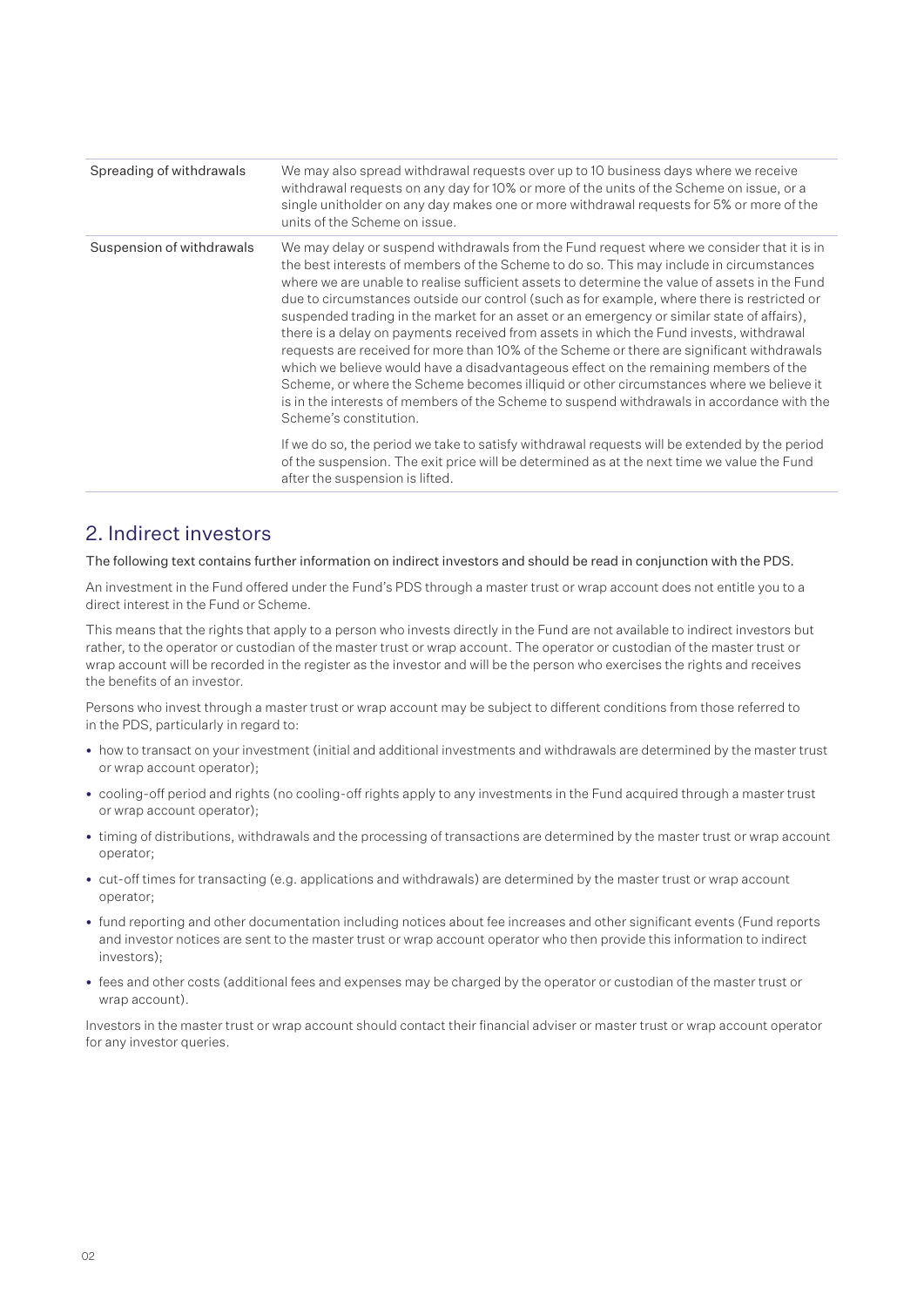## 3. Labour, environmental, social and ethical considerations

The following text contains further information on the labour, environmental, social and ethical considerations that we take into account when selecting, retaining or realising investments in the Fund and should be read in conjunction with the PDS.

The investment manager recognises that Environmental, Social and Governance (ESG) factors can create risks and opportunities for companies and therefore incorporates ESG risks into their analytical framework and portfolio construction.

ESG analysis may consider:

- A company's management of its ESG risks and opportunities, such as those relating to climate change, labour rights, and supply chain management;
- The manner in which a company conducts its business and employs sustainability practices;
- The extent to which a company's products or services are beneficial to the environment and/or society; and
- The extent to which a company's products or services contribute to solutions to areas of social and environmental need.

Typically, we will preference exposure to companies which perform well on ESG and/or sustainability metrics, or otherwise have plans to improve such performance, which we believe are credible.

In addition to integrating ESG factors within investment decision making process, the Fund utilises exclusionary screens to avoid companies involved in industries or business activities which cause significant social and/or environmental harm.

The Fund will not invest in companies directly involved in either of the following activities:

- tobacco production (including e-cigarettes and inhalers); or
- controversial weapons manufacture (such as cluster munitions, landmines, biological or chemical weapons, nuclear weapons, blinding laser weapons, incendiary weapons, and/or non-detectable fragments).

The Fund will also not invest in companies which derive 10% or more of their total revenue directly from any of the following activities:

- extraction, exploration, distribution, or refinement of fossil fuels, or fossil fuel-based power generation\*;
- the production of alcoholic beverages;
- manufacture, ownership or operation of gambling facilities, gaming services or other forms of wagering;
- manufacture of non-controversial weapons or armaments;
- manufacture or distribution of pornography; or
- uranium mining for the purpose of nuclear power generation.

\* Companies with a climate transition plan may be exempted from this exclusion, provided that they have in place a Paris Agreement aligned transition plan and produce climate-related financial disclosures annually, which in both cases we consider credible. We define fossil fuels as coal, oil and natural gas.

All reasonable care has been taken to implement the Fund's exclusionary screens to meet the criteria described above. We draw on internal and supplementary external research, believed to be accurate, to determine whether a company is subject to the exclusionary screens. We regularly monitor compliance by the Fund's holdings with the exclusionary screens (usually monthly, but this timeframe is not fixed).

If we discover an investment no longer meets our criteria, the investment will usually be sold within three months, having regard to the interests of investors (but this may vary on a case by case basis). However, as the nature and conduct of businesses may change over time, and publicly available financial or other information is not always comprehensive or up to date, we do not guarantee that the Fund will meet all of these criteria at all times.

The exclusionary screens applied to the Fund's investments may exclude some companies from the investable pool of the Fund's portfolio. For this reason the Fund's performance may vary when compared to other funds that are able to invest in these companies. This risk should be considered when deciding whether to invest in the Fund.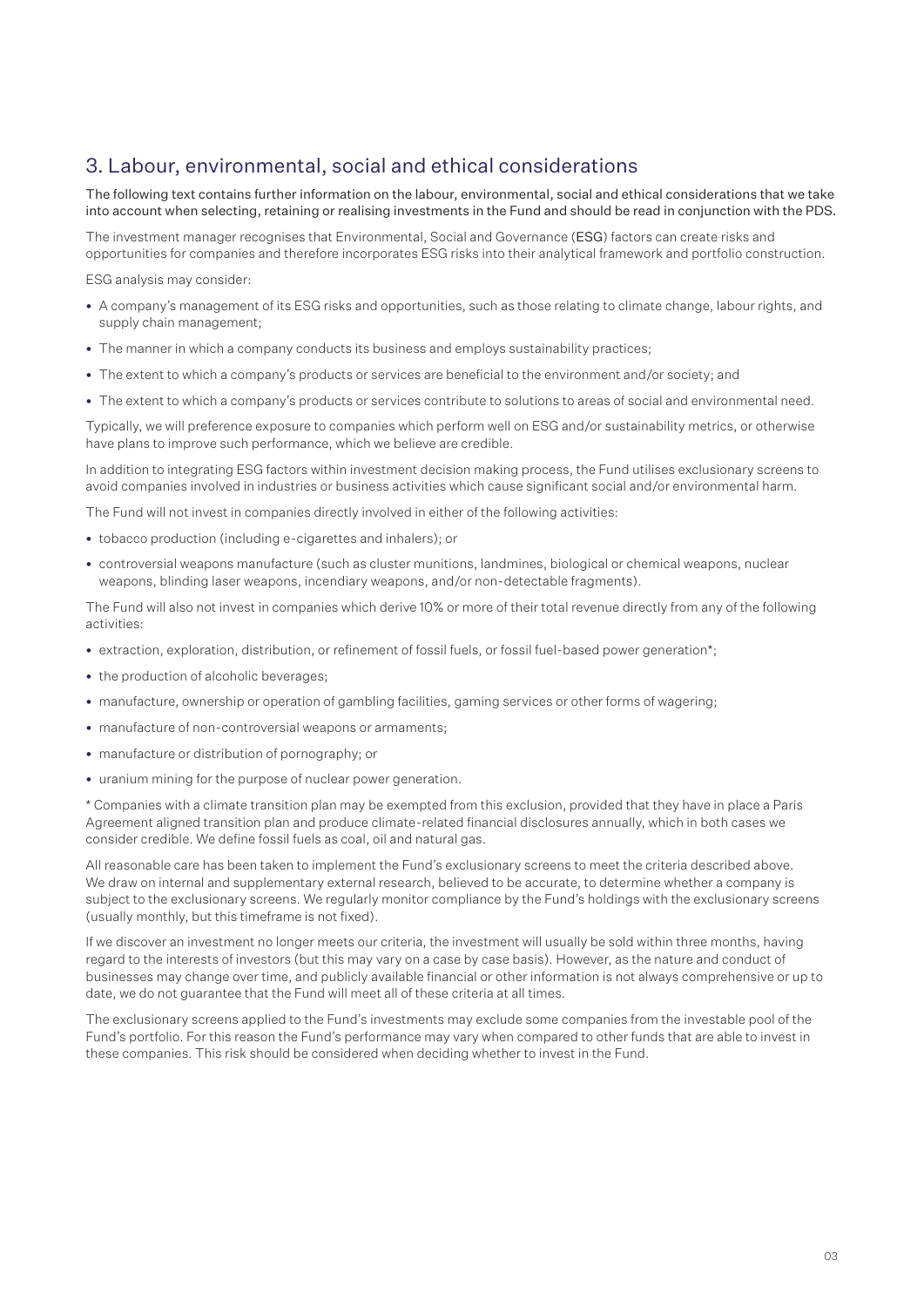## 4. Additional information about fees and costs

The following section provides further information about the fees and costs that you may be charged in relation to your investment in the Fund. As the Fund commenced operating on 27 July 2021, the fees and costs set out in the PDS are based on information available to us as at the date this PDS for the current financial year only, adjusted to reflect a 12-month period.

Unless otherwise stated, all fees and costs quoted in the PDS are quoted on a GST inclusive basis and net of any applicable Reduced Input Tax Credits (RITCs). Taxes are set out in section 7 of the PDS.

#### Additional explanation of fees and costs

#### Management fees and costs

Management fees and costs are comprised of the Fund's management fee and any indirect costs and expense recoveries.

#### Management fee

The management fee is the fee we charge for managing the assets and overseeing the operations of the Fund. Although we have the power to change our fees without your consent, we have no present intention to do so. If we increase the management fee, we will give you 30 days' written notice.

#### Indirect costs

Indirect costs are certain costs which we reasonably estimate will reduce, directly or indirectly, the Fund's return. Indirect costs may include underlying investment manager fees and costs and certain derivative costs. If any indirect costs are incurred, they would be reflected in the unit price of the Fund and would not be charged to you as a fee nor retained by us.

The Fund did not incur any indirect costs in the current financial year, although the Fund may incur these costs in the future.

This information may change from year to year and prior notice will not ordinarily be provided. For the latest indirect costs, please visit www.pendalgroup.com, click on 'Products,' and refer to the 'Fees and Costs' document under 'Important Information.'

#### Expense recoveries

We are entitled to be reimbursed for expenses we incur in the proper performance of our duties and in connection with the day-to-day operation of the Fund.

At the date of this PDS, we pay these recoverable expenses (excluding any GST payable on our fees) out of our management fee and do not recover them from the Fund. However, if we decide to recover these expenses, in addition to the management fee in the future, we will give you 30 days' written notice.

#### Transaction costs

Transaction costs are the cost of buying and selling the Fund's assets. Transaction costs such as brokerage, bid-offer spreads on securities traded, settlement costs, clearing costs, over-the-counter (OTC) option costs and government charges may be incurred as a result of changes in a Fund's investment portfolio, either in relation to implementing the Fund's investment strategy or investors entering or exiting the Fund.

When the Fund changes its investment portfolio, transaction costs are paid out of the Fund's assets and are reflected in the daily unit price. They are not charged to you as an additional fee.

If you choose to enter or exit the Fund (to buy or sell units) some or all of the associated transaction costs will be recouped via the Fund's buy-sell spread (being the difference between the Fund's entry and exit unit prices). The transaction costs set out in the PDS are net of any amount recovered by the buy-sell spread.

As at the date of this PDS, the estimated total transaction costs for the Fund were 0.12%. Of this amount, we estimate 0.01% was recouped via the buy-sell spread and 0.11% reduced the return of the Fund. These costs are expressed as a percentage of the assets of the Fund. Transaction costs and buy-sell spreads may vary from year to year depending upon market conditions, the market impact of transacting and volumes traded.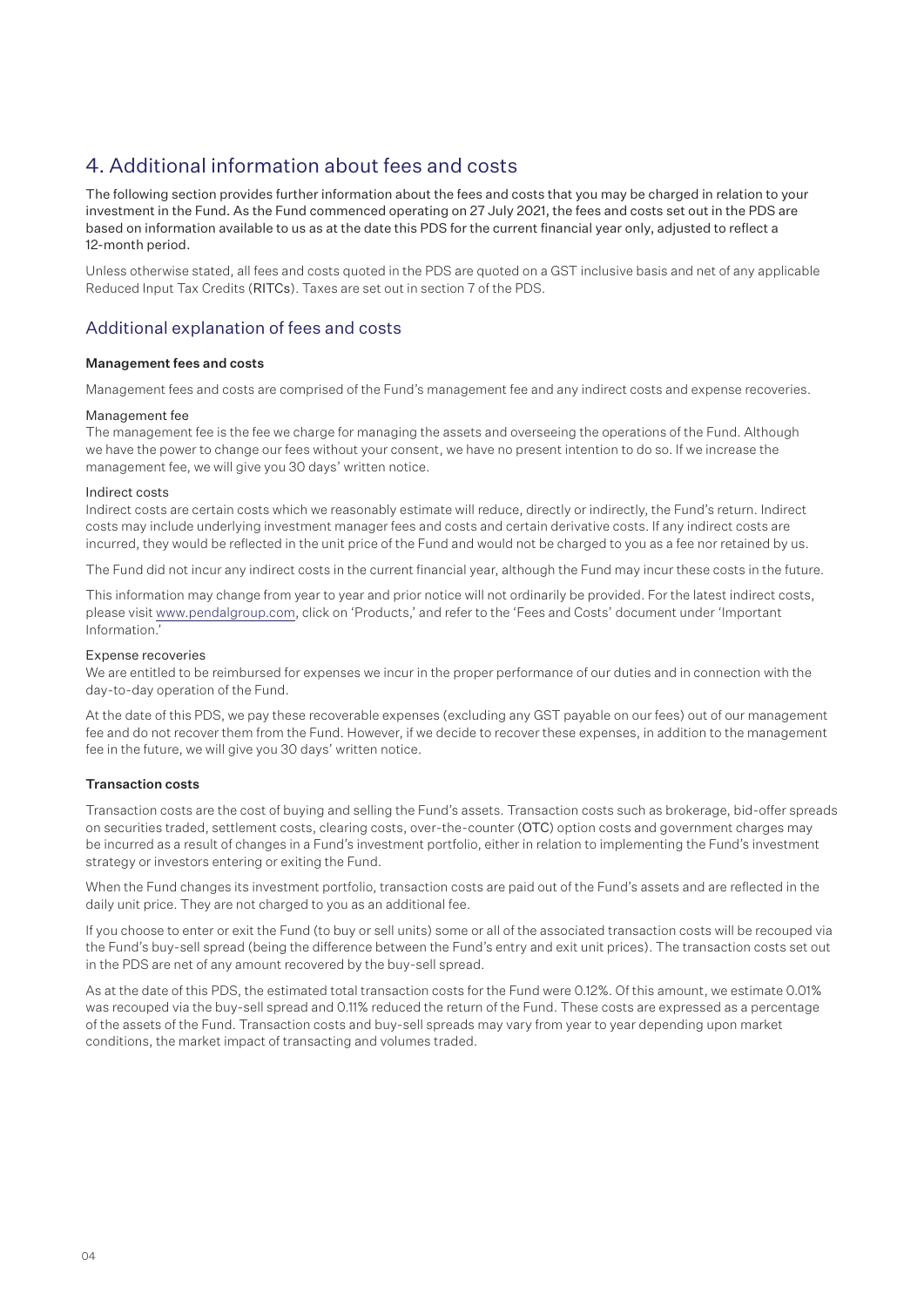#### Rebates/waivers for interfunding arrangements

The Fund may invest from time to time in other funds that we, or a related entity manage (related fund). Our current policy is:

- no contribution fee is payable to the related fund
- management fees are either not collected by the Fund or if they are, they are rebated in full to the Fund
- where the related fund charges expense recoveries outside the management fee, these will also be rebated to the Fund.

However, we may change these arrangements at any time, in which case, we will give you 30 days' notice.

#### Differential fees

We may negotiate a rebate on all or part of our management fee with wholesale clients (as defined by the Corporations Act). The payment and terms of rebates are negotiated with wholesale clients and are at our discretion subject to the Corporation Act and ASIC policy.

Some funds may have a separate class of units to facilitate the negotiation of the management fee amount and means of payment by relevant investors.

#### Fees paid to master trusts, wrap accounts, financial advisers and other persons

#### Indirect investors – additional master trust or wrap account fees

For indirect investors accessing the Fund through a master trust or wrap account, additional fees and costs may apply. These fees and costs are stated in the offer document provided to you by your master trust or wrap account operator.

#### Product access payments and fund manager payments

From the fees we receive, we may pay product access payments (as a flat dollar amount each year) to wrap platforms, master trusts or other investment administration services (Platforms) for making the Fund available on their investment menus.

The amount of these payments may change during the life of the PDS. As these amounts are paid by us out of our own resources, they are not an additional cost to you.

### Direct remuneration – financial advisers

Pendal does not pay commissions to financial advisers who provide financial product advice to retail investors.

#### Non-monetary benefits

We may make non-monetary payments or benefits (including sponsorships, gifts, and entertainment) to financial advisers, dealer groups and platform providers who provide financial product advice to retail investors where those payments are less than \$300 or are given in relation to providing information technology support or software used for professional development, or for genuine educational and training purposes.

If these amounts or benefits are provided, they are payable out of the fees and costs we are entitled to receive and are not an additional cost to you.

#### Register of non-monetary benefits

We maintain a register that outlines all the non-monetary payments or benefits that we make to financial advisers, dealer groups and platform providers or receive from them with a value between \$100 to \$300.

You can obtain a copy of this register by contacting our Client Services team.

#### Incidental fees and costs

Standard Government fees, duties and bank charges may also apply to your investments and withdrawals including dishonour fees and conversion costs.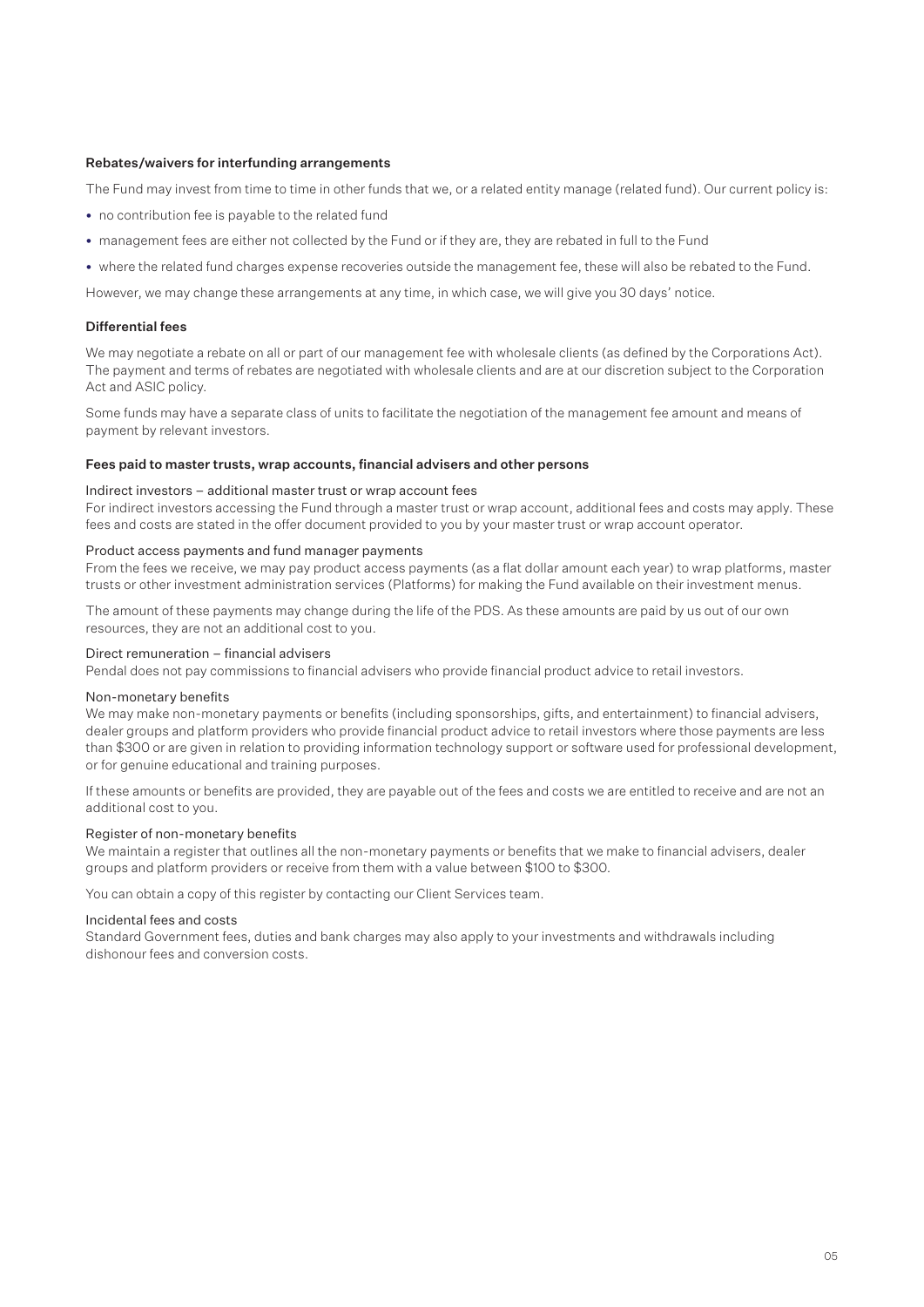## 5. How managed investment schemes are taxed

#### Taxation

Investing in the Fund is likely to have tax consequences. Before investing in the Fund, you should obtain professional tax advice about the Australian tax consequences applicable to you, and if appropriate, any foreign tax consequences that may apply to you based on your particular circumstances.

The taxation information contained in this document reflects Australian tax laws and their interpretation as at the date of issue of this document.

#### Attribution Managed Investment Trust (AMIT) Regime

The AMIT tax regime is designed specifically for managed funds, to provide certainty and flexibility to managed funds and their investors.

We have elected that the Scheme be an AMIT.

As an investor in the Fund, you will be taxed on the income of the Scheme that has been attributed to you on a 'fair and reasonable basis' for each financial year that the Scheme qualifies as an AMIT.

Where the Scheme qualifies and has elected to treat separate classes of units as separate AMITs ('AMIT multi-class election'), any class of units with net income will not be offset against losses of another class. Where the Scheme has not elected or does not qualify for the AMIT multi-class election, any class of units with net income may be offset against the losses of another class.

In certain circumstances, we may attribute income and gains of the Scheme to specific redeeming investors.

The AMIT Member Annual (AMMA) statement provided to you after the end of the financial year will set out the details of taxable income that has been attributed to you.

#### Taxation of the Scheme

We intend to manage the Scheme so that the Scheme is not subject to Australian tax.

We do not expect the Scheme to be subject to tax on the income of the Scheme (other than in relation to withholding tax on foreign income or other taxes in respect of non-resident investors) as we intend that:

- when the Scheme is an AMIT: all taxable income of the Scheme will be 'attributed' to investors on a 'fair and reasonable' basis in each financial year and be reflected in the AMMA statement provided to investors; and
- when the Scheme is not an AMIT: investors will continue to be presently entitled to all the net income of the Scheme in each financial year and an investor's share of the net taxable income of the Scheme will be reflected in the tax statement provided to the investor.

While the Scheme is an AMIT, we have the discretion to accumulate income of the Scheme, or any class of units in the Scheme (instead of, or in addition to, distributing income to investors), and if we do so, the accumulated income will be reflected in the unit price of the relevant class of units to which the accumulated income relates. Our policy is generally to distribute the net income of the Scheme (including net realised capital gains) for each financial year to investors.

If you disagree with our attribution of taxable income, you may write to the Commissioner of Taxation within 4 months of the end of the relevant income year. You will be required to provide us with a copy of this submission at the same time.

#### Taxation of Financial Arrangements (TOFA)

Broadly, the TOFA rules may affect the time at which gains and losses from financial arrangements are recognised for income tax purposes, including whether the gains and losses are recognised on an accruals rather than realisation basis or whether the gains and losses are on revenue account. The Scheme should be subject to the TOFA rules and depending on the types of financial arrangements it holds, it may be required to recognise gains and losses from these financial arrangements on an accruals basis.

Individuals should not be directly subject to TOFA in respect of their investment, unless they have elected for the TOFA rules to apply.

Other investors may be directly subject to the TOFA rules in respect of their investment. Prospective investors should seek their own advice in relation to the potential applicability of TOFA in respect of their particular circumstances.